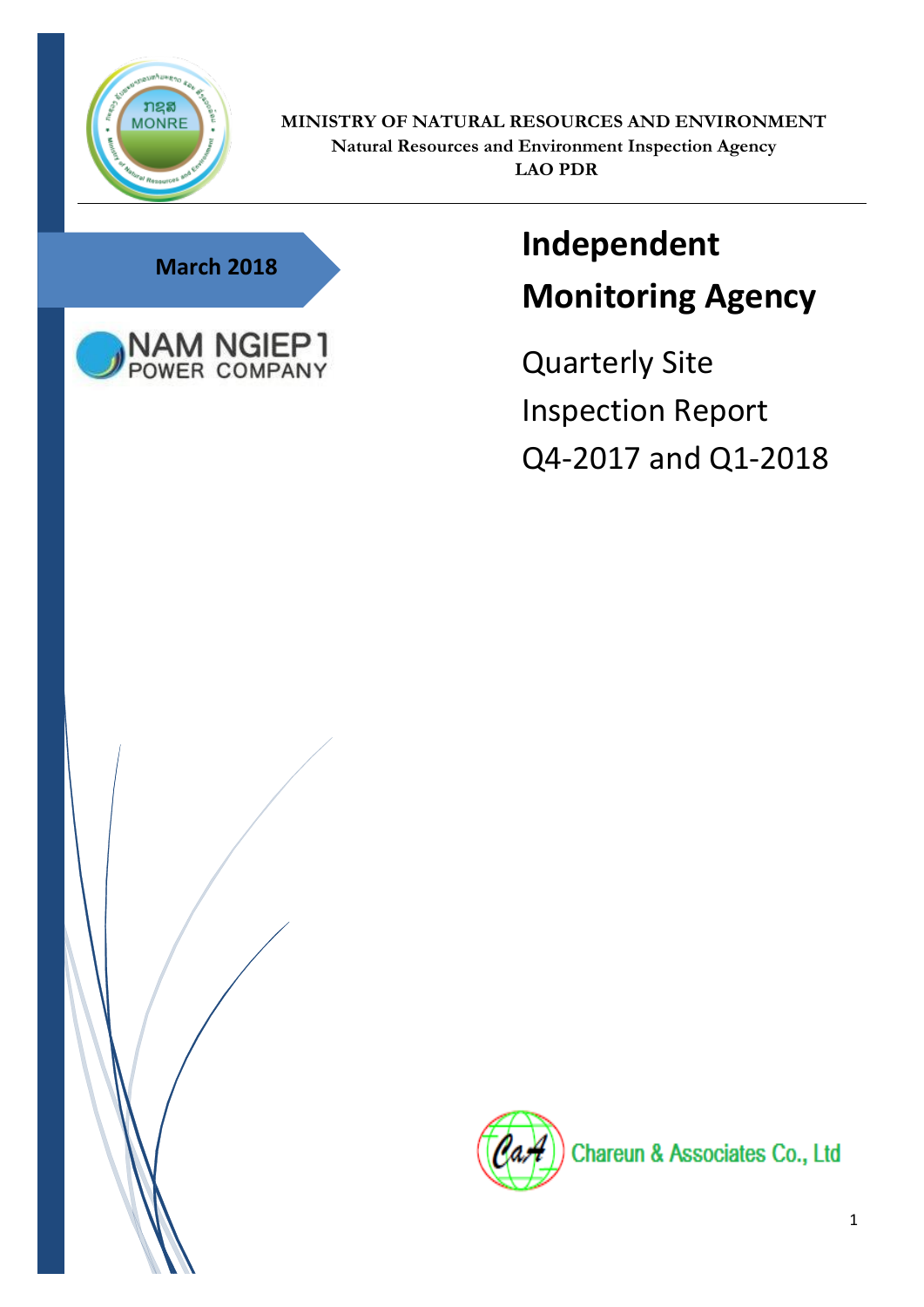| <b>Report Date</b>    | l 13 March 2018                                   |
|-----------------------|---------------------------------------------------|
| <b>Report Period</b>  | $Q4$ 2017 (Sep-Dec 2017) – Q1 2018 (Jan-Mar 2018) |
| <b>Project Status</b> | <sup>1</sup> Construction Phase                   |

#### **1. Snapshot Overview**

This report covers Q4 of 2017 (Sep-Dec 2017) and Q1 of 2018 (Jan-Mar 2018), providing assessment and feedback from the IMA Team on the compliance of the NNP1 with regard to environmental and social measures to address the impacts created by the project.

The project has made significant strides toward the completion of construction works in preparation for impoundment. As of the time of writing, the project has completed 97% of concrete placement at the main dam RCC, and has reached 80.9% of total dam height at the left bank of the dam. Concrete placement at the main powerhouse is similarly 99% complete, while the re-regulation dam is nearing completion. The project expects to initiate impoundment on schedule.

The IMA team has reviewed 89 social and environmental obligations and finds that there are no noncompliance items. While this demonstrates significant improvement over the last assessment period, the IMA finds a number of areas of partial-compliance and other issues that require attention, particularly as regards the slow progress of biomass removal. Of all items reviewed, the IMA finds 11 items of partialcompliance with regard to environmental obligations, including those pertaining to Erosion and Sediment Control, Water Availability and Pollution Control, Emission and Dust control, Spoil Disposal Management, Biomass Clearance and Watershed Management Regulations.

The summarized findings of Compliance and Partial Compliance with regard to environmental and social obligations are summarized in the tables below and in further detail in the Appendixes (please note the codes on the left margin, which relate to the item code in the Annexes).

### **2. Introduction**

The assessment carried out by the IMA Team addresses issues of compliance and non-compliance with regard to the environmental and social obligations of the NNP1PC as specified in Annex C of the Concession Agreement, the ESMMP-CP and associated documentation and plans. This section (Introduction) provides an overview of key issues and a brief introduction to the IMA Team involved in this assessment. Section 4 (Methodology) provides details of the assessment process carried out in delivery of this review and its report. Section 5 provides a summary of findings, broken down by compliance (this is addressed only briefly, for reasons explained above), partial compliance and non-compliance, together with recommended actions to address partial- and non-compliance. Section 6 communicates key lessons-learnt during the assessment, focusing specifically on those lessons which may enhance future reporting on the part of NNP1PC in order to improve future IMA assessment. Section 7 details future activities planned by the IMA Team. Annexes are provided as attachments to this main report providing details of all items and assessment of compliance with justification for each as prepared by each member of the IMA Team.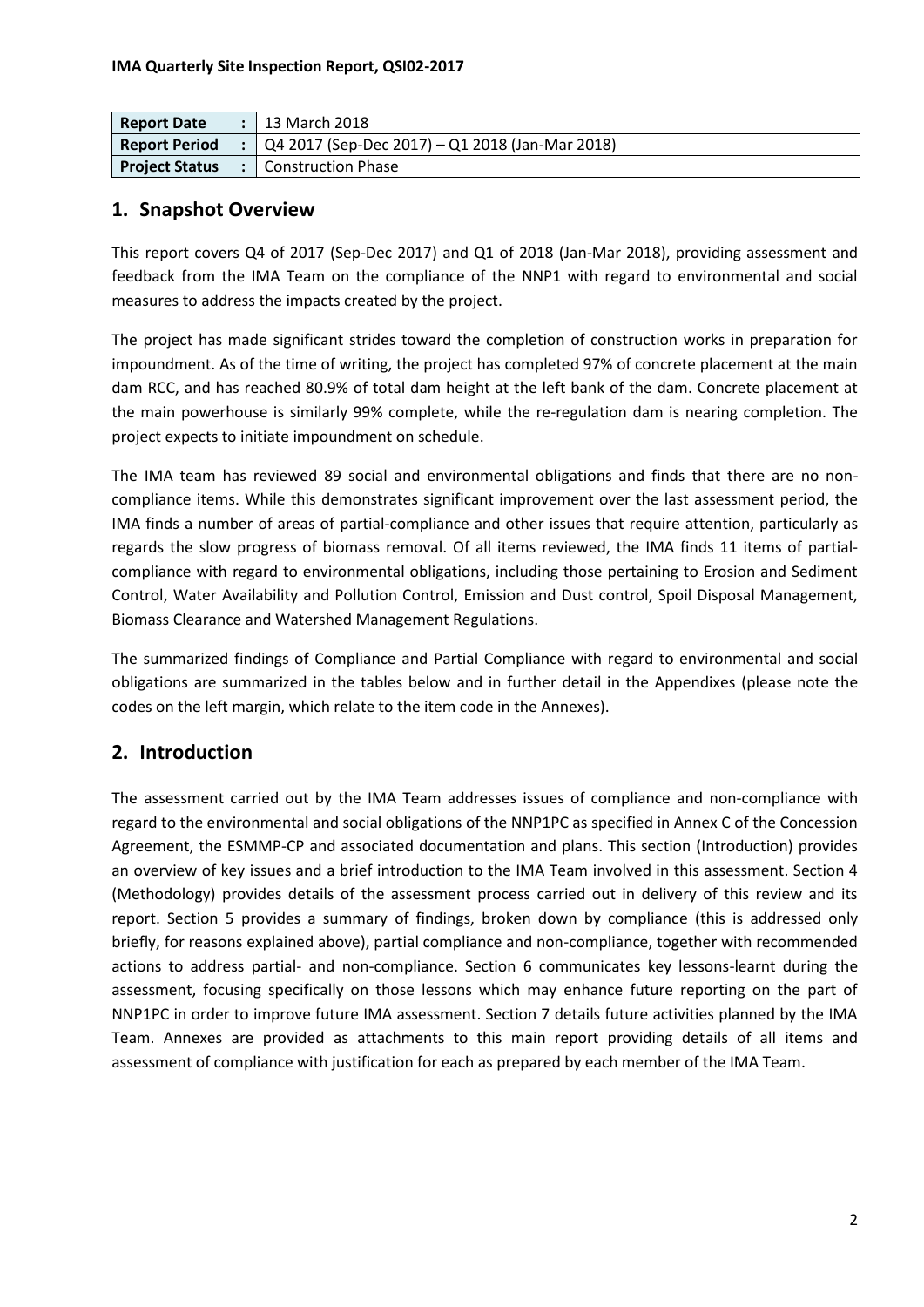#### **3. IMA Team members involved in the mission**

**Team leader and resettlement expert, Mr. Chareun**, is Lao born Australian citizen and has studied and worked in Australia for nearly 30 yrs. Since 1998 he has been living and working in Laos. He is one of founders of Chareun & Associates (environmental consulting company) with 25 years of experience in environmental management including. He has extensive experiences in Laos- mainly hydro projects –ESIA & Resettlement Implementation, infrastructure development. Being a native of Laos, his has in depth understanding of the Lao governance system and the needs & cultural sensitivity of the project affected communities. Chareun leads the IMA team in periodic reviews while bearing direct responsibility for review of resettlement and other social and environmental measures and compliance.

**Livelihoods and social development expert, Thongdeuane Nanthanavone, PhD**. He has extensive experiences in social planning for development. From 2003, after the first degree, he worked for an international NGO (BTC) for four years before joining the University of Queensland, Australia for the Master degree in 2008 and PhD in 2010. With an educational background in Development Practice, his consultancies have been focusing on: program design, monitoring and evaluation. He also work on situation analysis/mapping, stakeholder mapping, need/capacity need assessment. For the last few years, he has been involved in the resettlement and compensation work including designing, monitoring and evaluation of resettlement and compensation programs, social development programs, ethnic development plans and livelihood and income restoration schemes.

**National Environmental Expert and Deputy Team Leader, Mrs Khamsy Chansamai, MSc,** Lao National with relevant experience as environmental manager in large development projects and long standing working relationship with MONRE and key competence in capacity building, facilitation and coordination with government organization. Mrs. Khamsy's technical responsibilities cover regulatory compliance and institutional components related to environmental performance. She is also the IMA team's coordination or point of contact for both MONRE and NNP1PC.

**Micah Ingalls, PhD,** a highly experienced in tropical ecology and natural resource governance. He has substantial experience in the region, particularly in Laos, in senior managerial and technical positions under (not only) the World Wide Fund for Nature (WWF), the United Nations Development Program (UNDP), the Food and Agriculture Organization (FAO), the Mekong River Commission and GiZ. He also provides strong professional experience and advanced training in forest governance, biodiversity management and ecosystem service valuation. Dr. Ingalls has detailed understanding and strong professional experience in livelihood assessment, methods of rural appraisal, and community evaluation as pertains to natural resource dependent communities. He serves as International Environmental Expert responsible for the review of the biodiversity management and offsets, watershed management and other environmental aspects and components.

**Ms. Anita Bousa** is a legal advisor who has been engaged to provide technical assistance in the development and preparation of the latest Decree on Compensation and Resettlement from Investment Project No. 86/PM. Anita has significant expertise in environmental and social aspects and a strong professional history of environmental and social project management. She is responsible for assessment of various environmental and social aspects of the project, in collaboration with Micah.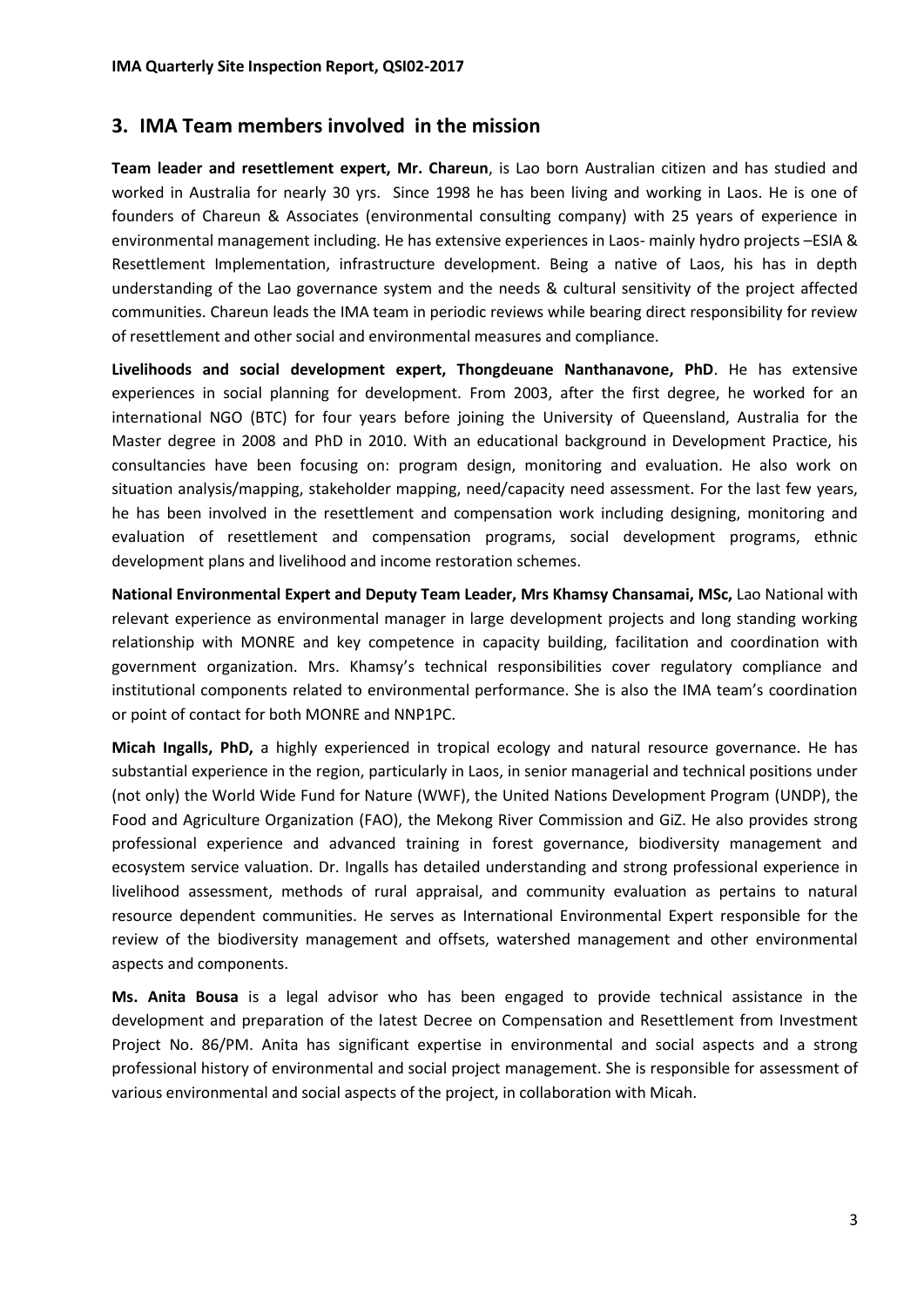### **4. Methodology**

The IMA Team carried out a detailed review of all social and environmental obligations on the part of the project, with particular reference to Annex C of the CA and the ESMMP-CP and associated Sub-Plans and Site-Specific ESMMPs. IMA review methodology for this reporting period includes:

- Conducted a meeting with Natural Resources and Environment Inspection Agency (NREIA) in MONRE to briefly present on focused obligations for the IMA mission;
- Reviewed of the ESD January 2018 Report and listening to the progress presentation by TD, EMO, SMO and Watershed Management Team;
- Conducted field inspection of some construction sites, Site Reservoir Clearance Area, Phouhomxay Village (resettlement, infrastructure development, livelihood activities and other social developments activities) and zone 2UR (Inspection of Livelihood activity in Hatsamkhone Village and Inspection of newly constructed houses at Pou Village;
- Discussed with Resettlers in Phouhomxay village and Self-Resettlers in Paknjong village,
- Conducted meetings RMU, EMU and WRPC Offices in Xaysomboun province and RMU office in Borikhamxay province;
- Conducted debriefing meeting with NNP1PC and NREIA in MONRE to report on IMA Review and Inspection Findings and discuss solutions for areas of concern.

## **5. Key Findings**

For this reporting period or the quarter 1 (Jan-Mar) of 2018, there are eighty-nine 89 obligations (43 for environmental obligations and 46 for social obligations) were reviewed against the ESD Monthly Jan 2018 Report and verified during field mission on 5-7 Mar 2018. The IMA's review and mission finds that the Company has made significant improvement from the previous IMA's review and mission which results in no any non-compliance findings were detected during this reporting period and apart from seventy-eight (78) compliance findings (32 environmental obligations and 46 social obligations), there are 11 partial compliant related to environmental obligations (Erosion and Sediment Control, Water Availability and Pollution Control, Emission and Dust control, Spoil Disposal Management, Biomass Clearance and Watershed Management Regulations). Beside compliance findings, there are some areas of concerns for the company and government agencies to take into consideration for immediate action in order to avoid the delays and con-compliances. The summary of compliance findings are summarized in table 1 below. The details environmental and social compliance checklists are in Appendix 01 and 02.

#### **Table 1 Number of compliance findings during this reporting period<sup>1</sup>**

 1 Compliance Level Status:

<sup>1.</sup> **Compliant:** The item under consideration has been adequately dealt with in the CA's Annex C and is fully consistent with relevant laws, regulations and guidelines. For the Complaint, justification is needed for partly, in-progress and fully compliant.

<sup>2.</sup> **Partially Compliance:** The item under consideration is insufficiently dealt with in the CA's Annex C. This may mean that descriptions or explanations given are unclear or lacking in detail sufficient to allow the Review to make a judgment. Important Partially Compliant items will need to be revised by the Company.

<sup>3.</sup> **Non- Compliance:** The item under consideration has not been addressed and is a serious non-compliance or breach of Annex C of the Concession Agreement (CA). If not rectified within the specified time period, penalties may be applied.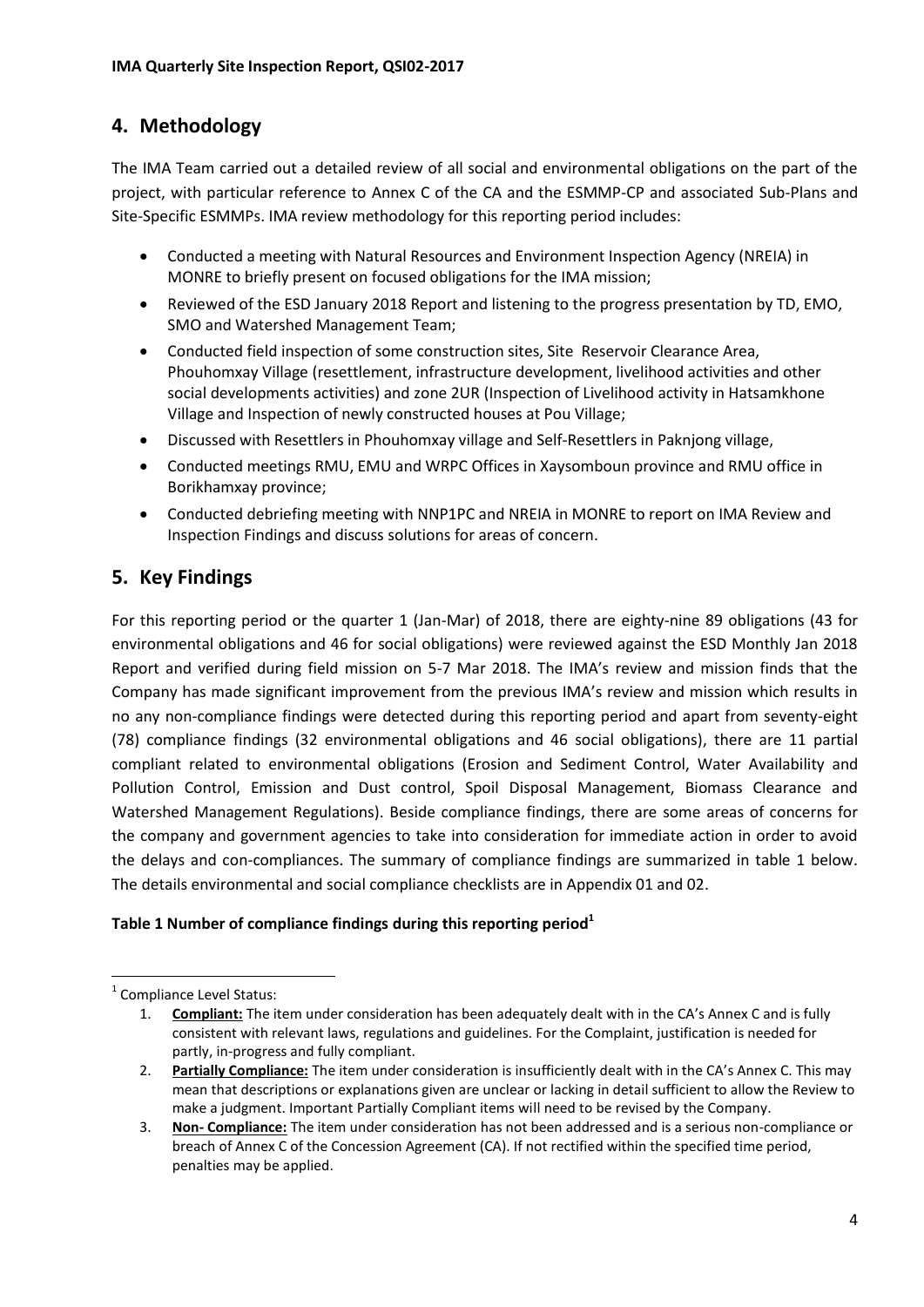| <b>Obligations</b>           | <b>Compliance</b> | <b>Partial Compliance</b> | <b>Non-compliance</b> | <b>Total</b> |
|------------------------------|-------------------|---------------------------|-----------------------|--------------|
| Environmental<br>obligations | 32                | 11                        |                       | 43           |
| <b>Social Obligations</b>    | 46                |                           |                       | 46           |
| <b>Total</b>                 | 78                |                           |                       | 89           |

#### **5.1. Compliance with Obligations**

Progress has been made against several key social and environmental obligations on the part of the NNP1PC, while several areas noted as non-compliant in the previous assessment have now been addressed. NNPC1 has established the majority of its required units, teams and other elements related to the institution of the project. Communication among GoL/MoNRE/DESIA and NNP1PC generally appears to function well, except where we have noted this (with regard to timely reporting, monitoring and sharing of plans). The environmental monitoring trial among EMU and NNP1PC has been implemented formally since 2015. IAP and LTA have conducted the individual monitoring and advised to NNP1PC since 2013. The key areas of full compliance are as follows:

- Preparation and approval of SSESMMPs and Decommissioning Plans for all construction sites, while some of the environmental plans are still on internal improvement, updating ESMMP-CP report had been revised and submitted to MoNRE for approval.
- Solid waste management and operation of standard landfill for NNP1 and Phouhomxay village.
- NNPC1 has completed the assets registration and compensation according to plan. In Zone 3, additional compensation payments made for Hatsaykham PAPs as a result of addendums to the Compensation Policy Number 1003, issued by the PRLRC in 2016. In Zone 5, all payments of compensation for Hat Gniun and Somseun PAPs have been made. In Namyouak Village in Zone 2LR Asset registration is ongoing with 7 households yet to register their assets. The NNP1PC and PRLRC have been working with the PAPs closely. In Zone 2UR, Asset registration for all 222 households was completed, compensation is nearly fully completed.
- The livelihood activities and compensation for the persons affected by the construction of the Project access road well progressed. Livelihoods teams were installed in Zones 2LR and 2UR. In Zone 2UR, construction of market, bus stop, agricultural access road and suspended bridge were on course to completion. The total number of 164 participating in the livelihoods program with some activities began in 2016 such as integrated fish raising started to yield products. New activities such as integrated goat raising with fodder crop plantation and cash crop cultivation got off to a good start with good progress made.
- Significant efforts appear to have been made to revise and update assessments and plans with regard to watershed management, land use plans and biodiversity in the project area and in the offset site, which are now more or less on track
- Implementation of gender, education, health, cultural awareness and heritage preservation activities are on-track.
- Sharing of data and information to government and good coordination and working relationship with EMU, RMU and WRPC.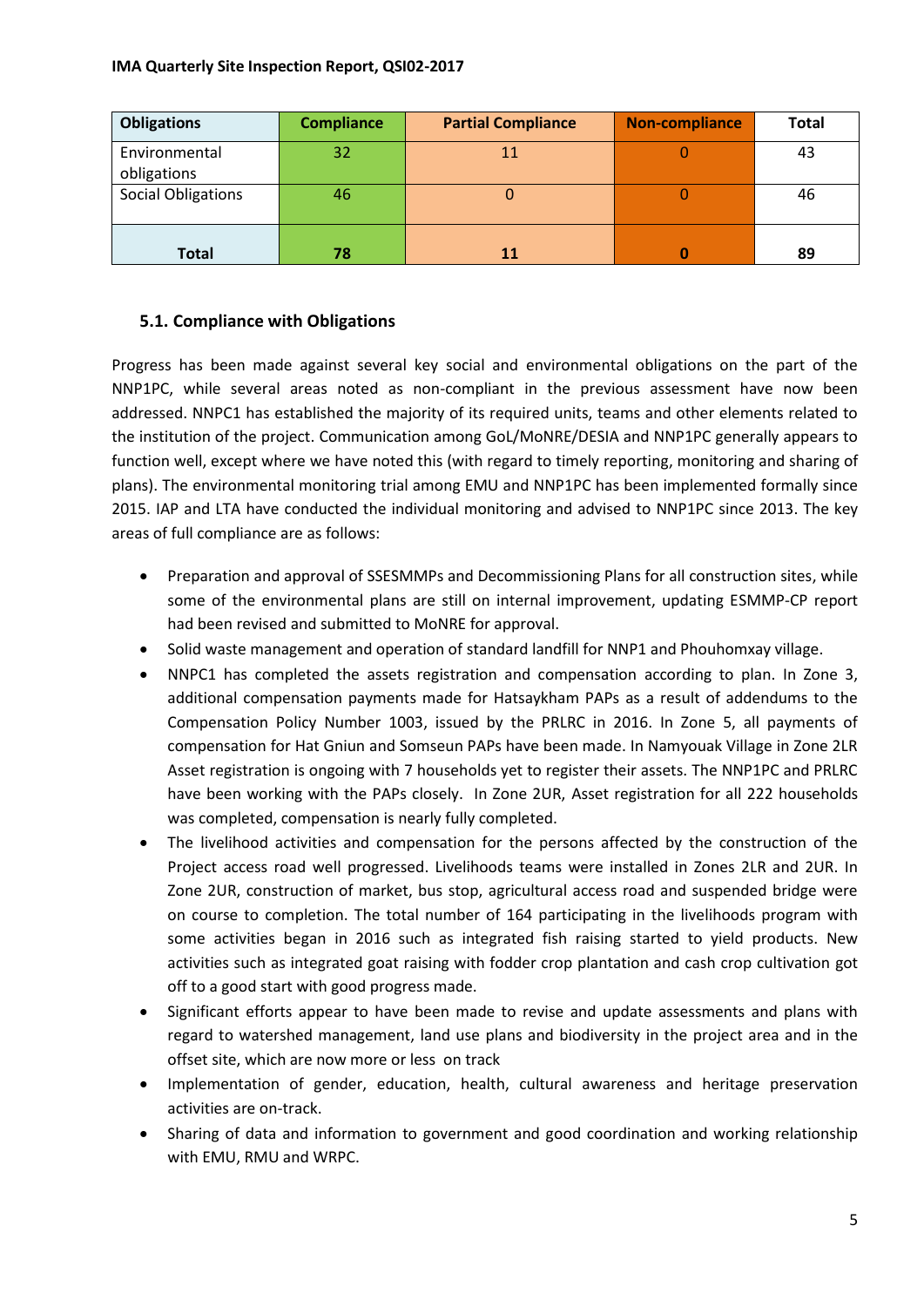- Watershed Management Planning: The draft WSMP has been revised and updated by the project following the Sept. 2017 consultation meeting with GoL authorities. There are some slight delays in approval due to the reorganization of the WRPO and the WRPC. There is no clear answer about reestablish the WRPC and WRPO.
- Watershed Boundary Delineation: Watershed boundary delineation has progressed, according to Provincial authorities. Demarcation on the ground is progressing as planned.
- Biodiversity Offsets: Biodiversity Options have been presented to the provincial authorities and the WRPO (Jan 2018), who have agreed with the options. Final presentation will be made to the BOMC in Q1 of 2018. Expect to have the first draft of BOMP in March. First Pre-BOMP activities already implemented and the second pre-BOMP activities proposal is approved by ADB, only waiting for disbursement.
- Fisheries Monitoring Programme: The fisheries monitoring programme has been established and is doing a good job of collecting data.
- Xaysomboun ISP: The draft is now being revised at the national level. Expect to have the meeting to improve the plan by the end of March, 2018.
- Assurance of no hunting or trafficking of wildlife: Regulations and management structures are in place to ensure that local wildlife is not hunted or harvested. Monitoring is being carried out by the project. The functions of the wildlife protection team are being performed by the EMO team to ensure compliance with SP10.14 and 14.11.
- Surface Water Quality: TSS rates for surface waters were fine, and within limits. Total coliform levels are at or below standards for all sites, though faecal coliform is high for one site (NNG02), upstream of the project. COD rates were within acceptable limits.
- Groundwater Quality: All parameters at the monitored boreholes complied with the groundwater quality standards.
- Sharing of Social Development and Management Plans: the project has now shared plans relating to Gender, Youth, Cultural Awareness, Labour, and Health and is fully compliant.
- Implementation of Social Development and Management Plans: the project is progressing well with regard to the above-mentioned plans and is fully compliant.

Detailed assessment of compliant obligations is provided in the Appendixes 1 and 2. While the main report document focuses on partial compliance issues and areas of concerns, rectification of which is important and vital, this should not minimize the important positive achievements of the NNP1PC, which are commendable.

#### **5.2. Areas of Concern and IMA Recommendations**

Findings in this section relate to those items wherein the IMA determines that the NN1 Project is fully compliant with the terms of the Concession Agreement and associated Annex C, but for which there are important delays or other reasons for concern. Findings in this category should not be viewed as compliance issues. Rather, they are included here to highlight potential risk areas.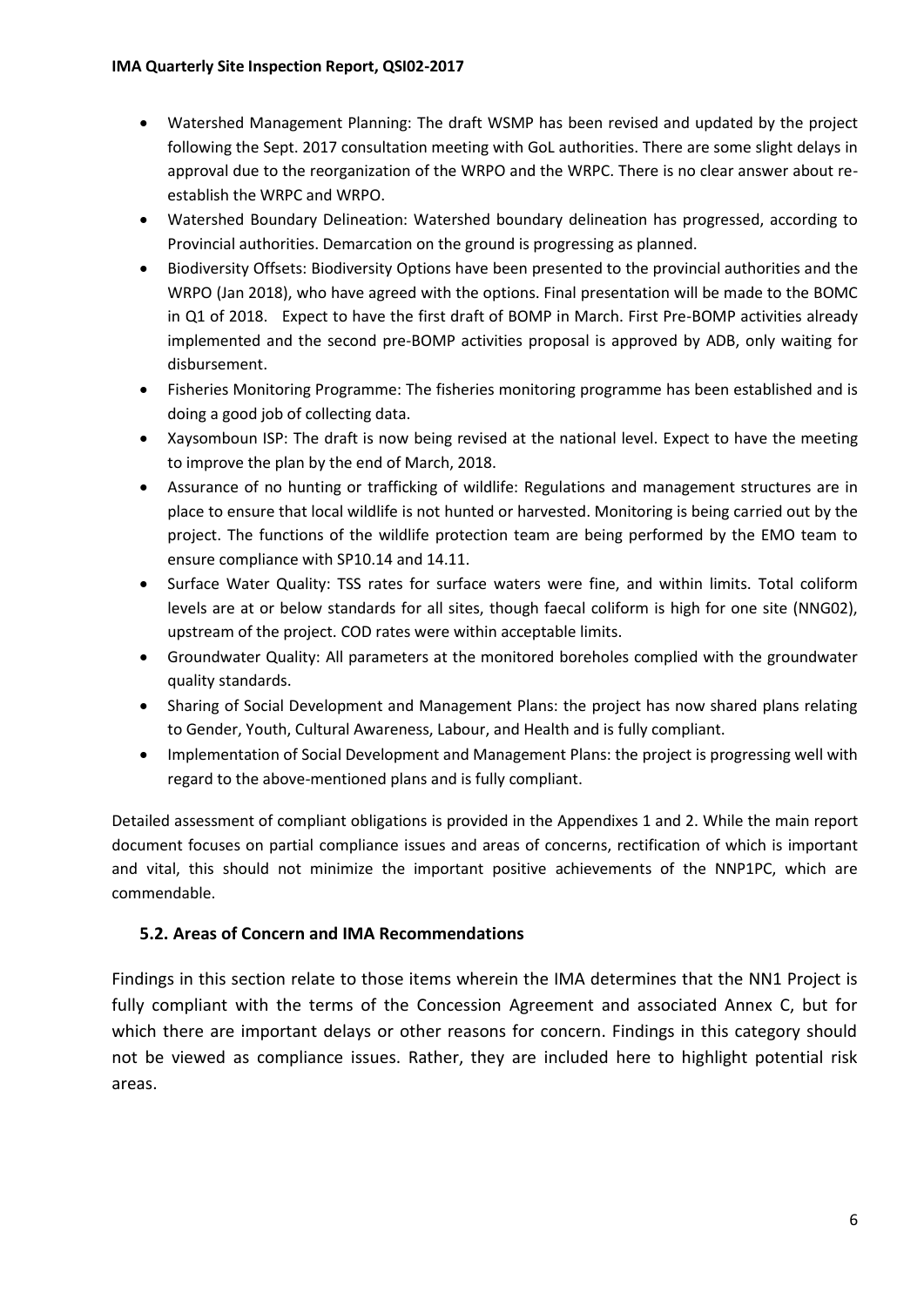# **Table 2 Area of Concern for Social obligations**

| <b>Area of Concern</b>                                                                                                                                                                                                                                                                                                                                                           | <b>IMA Recommendation</b>                                                                                                                                                                                                                                                                                                                                                                                                                                                                                                                                                                                                             |
|----------------------------------------------------------------------------------------------------------------------------------------------------------------------------------------------------------------------------------------------------------------------------------------------------------------------------------------------------------------------------------|---------------------------------------------------------------------------------------------------------------------------------------------------------------------------------------------------------------------------------------------------------------------------------------------------------------------------------------------------------------------------------------------------------------------------------------------------------------------------------------------------------------------------------------------------------------------------------------------------------------------------------------|
| Agricultural access roads in 2UR have been<br>well designed and construction go according<br>to plan. The area of concern is that the road<br>appear to be "narrow and tall", this could have<br>been related to limitation in land acquisition<br>for access road construction. The narrow and<br>tall roads are built with steep slopes, thus<br>prone to erosion.             | Integrating bio-engineering into the design. This<br>is not too late as the bio-engineering can be<br>done after the construction have completed.<br>Road use and maintenance committees have to<br>be established in advance of hand-over of roads<br>to communities for monitoring and support<br>from the project. From experience where, the<br>use and committee hardly function<br>road<br>properly without the project supervision.                                                                                                                                                                                            |
| Access to social services such as education for<br>self-resettles become an area of con as it<br>occurred that there are over 90 families self-<br>settled in Ban Parkyong, Thathom district. Yet<br>this is a designated place by the government, a<br>visit to this villager finds that the primary<br>school does not have enough chairs to<br>accommodate new comer children | For government, to double check the statistics<br>of students and provide enough space for all<br>students.                                                                                                                                                                                                                                                                                                                                                                                                                                                                                                                           |
| Health care program was well designed except<br>there is no health care service provider<br>assessment. The assessment will examine the<br>quality of healthcare service providers and<br>healthcare<br>seeking<br>behaviour<br>0f<br>the<br>communities. The assessment will provide<br>insights for healthcare program to refocus its<br>resources for better outcome.         | Project can to conduct the health centre service<br>delivery catchment survey. this will be a<br>baseline survey for awareness raising<br>and<br>access to Health centre's issues that might need<br>to be improved. Doing so will lead to increase in<br>healthcare seeking behaviour and improve<br>health indicators which are part of the criteria<br>for poverty graduation.                                                                                                                                                                                                                                                     |
| Education program seems to have quantity-<br>based indicators such as enrolment rate or<br>dropout rate. These do not tell if students<br>learn from school which is what matter most.<br>Learning outcome<br>indicators<br>should<br>be<br>monitor as well such as capacity to read with<br>comprehension at grade 3 and 5.                                                     | We suggest to conduct a learning outcome test<br>in resettlement and impact areas. So that<br>project knows the quality of teaching and<br>learning<br>identify<br>for<br>and<br>can<br>areas<br>the<br>At<br>improvement.<br>moment<br>learning<br>outcome in the project impact areas are poor;<br>this will impact continuation to secondary<br>school. We would like the project to improve<br>learning outcome at primary school level so<br>that student further their secondary school.<br>This is also the criteria for poverty graduation<br>and the project have obligation to eliminate<br>poverty in project impact area. |
| There are a lot of activities going<br>with<br>Observations<br>livelihood<br>program.<br>and                                                                                                                                                                                                                                                                                     | We suggest the company to conduct an agriculture<br>value chain analysis. This will allow the company to                                                                                                                                                                                                                                                                                                                                                                                                                                                                                                                              |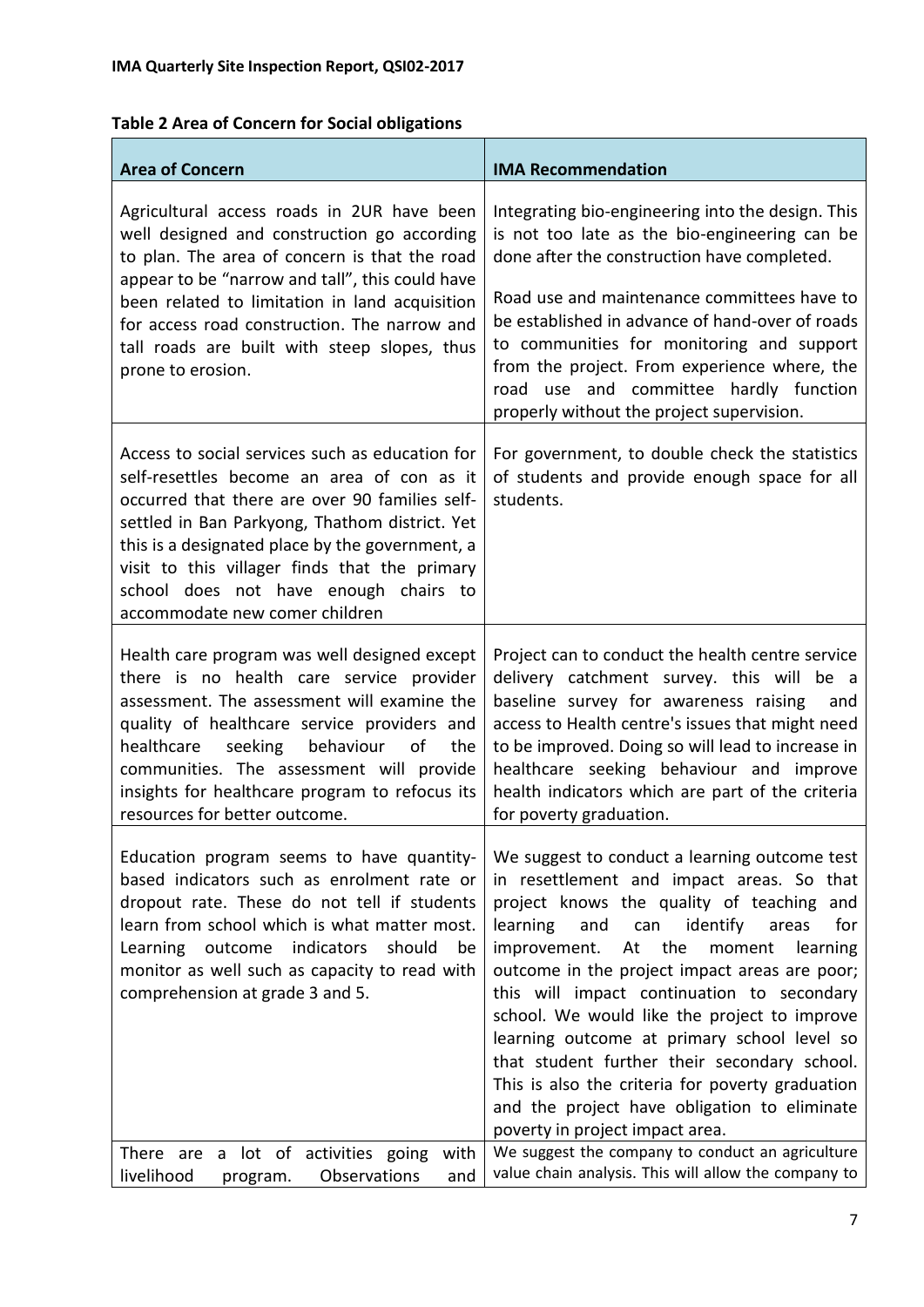| <b>Area of Concern</b>                                                                                                                         | <b>IMA Recommendation</b>                                                                                                                                                                                                                                                           |
|------------------------------------------------------------------------------------------------------------------------------------------------|-------------------------------------------------------------------------------------------------------------------------------------------------------------------------------------------------------------------------------------------------------------------------------------|
| interviews with community members show<br>that some of the activities may not fit well<br>with the market demand or even self-<br>consumption. | understand what is best for the community<br>produce. The analysis will examine market potential<br>for goods and services, also what people can<br>produce that will give them profit. It will analysis<br>also what activities can be economically viable for<br>the communities. |

#### **5.3. Partial Compliance Findings**

Findings in this section are those wherein progress has been made but delays and underperformance against obligations are noted, or where insufficient evidence has been made available to the IMA Team to render a clear compliance assessment. In the view of the IMA, these findings do not constitute noncompliance as such, but are areas of concern that should be monitored. Refer to table 2 for the Partial Compliance Findings.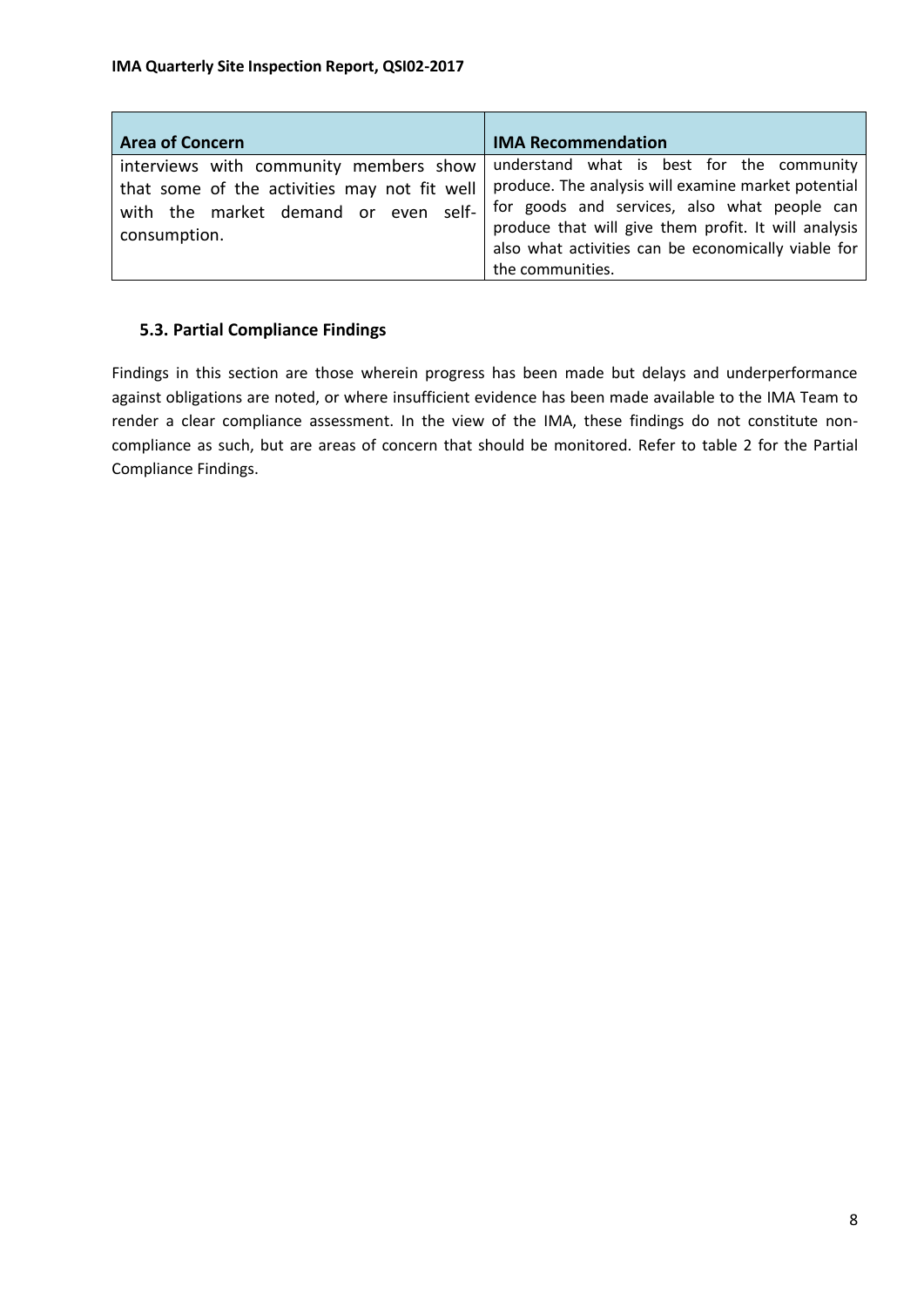| Table 3 Partial Compliance Findings - Environmental Obligations |                                                                                                                                                                       |                                                                                                                                                                                                                                                                                              |                                               |                                                                                                                                                                                                                                                                                                                        |  |  |
|-----------------------------------------------------------------|-----------------------------------------------------------------------------------------------------------------------------------------------------------------------|----------------------------------------------------------------------------------------------------------------------------------------------------------------------------------------------------------------------------------------------------------------------------------------------|-----------------------------------------------|------------------------------------------------------------------------------------------------------------------------------------------------------------------------------------------------------------------------------------------------------------------------------------------------------------------------|--|--|
| ID                                                              | <b>Compliance Checklist</b>                                                                                                                                           | <b>Justification/ Verification</b>                                                                                                                                                                                                                                                           | <b>Source of Verification</b>                 | <b>IMA Recommendation</b>                                                                                                                                                                                                                                                                                              |  |  |
| E1.3                                                            | The Public's Right to<br>Information                                                                                                                                  | Information released as requested.<br>However, late released of approved or<br>final documents and not well organized.<br>No communication or information centres<br>in the Phohomxay village.                                                                                               | Website page and Onsite<br>inspection         | Establish a clear communication<br>procedure/mechanism between ESD and NNP1<br>communication team required. Information centre<br>shall be provided at Phouhomxay village and host<br>village and information shall be regularly updated.<br>Information uploading in the company website<br>shall be more organized.  |  |  |
| E1.4                                                            | Standards: (i) Compliance with<br>Standards, (ii) Updating of<br>Standards (iii) Updating of Best<br>Available Techniques and Best<br>Practices; Allocation of Costs. | No written notification of the updated<br>Additional Standards has been submitted<br>to Natural Resources and Environment<br>Inspection Authority (NREIA).                                                                                                                                   | ESD Jan 2018 Report and<br>Interview of NREIA | Submission of written letter to Govt and report in<br>the ESD monthly report ref change in Decree on<br>Criteria for the Poverty Graduation and<br>Development                                                                                                                                                         |  |  |
| E2.1                                                            | <b>Environmental Management</b><br>System                                                                                                                             | No information reported in the Jan 2018<br>Report. ISO 14001:2015 covers the<br>following topics with regard to<br>environmental management systems:<br>- Context of the organization<br>- Leadership<br>- Planning<br>- Support<br>- Operation<br>- Performance evaluation<br>- Improvement | EMO Jan 2018 Report and<br>on-site checking   | The Company shall prepare and at all times<br>implement its Environmental Management System<br>("EMS") in strict compliance with the Standards<br>and meeting all requirements of the ISO EMS<br>Requirements. For the introduction of the ISO<br>14001 standard, you need:<br>- a manual<br>- procedures<br>- records |  |  |
| E2.3                                                            | Reporting: Monthly and<br><b>Annual Reports</b>                                                                                                                       | Late submission of monthly, quarterly and<br>annual reports. The latest report received<br>by DESIA is EMO Dec 2017 Monthly<br>Report                                                                                                                                                        | Interview of DESIA staffs<br>and NNP1 website | Recommend to share most recently ESD Monthly<br>Report (Eng version) to MONRE via email - IMA will<br>copy new MONRE email every communication with<br>ESD.                                                                                                                                                            |  |  |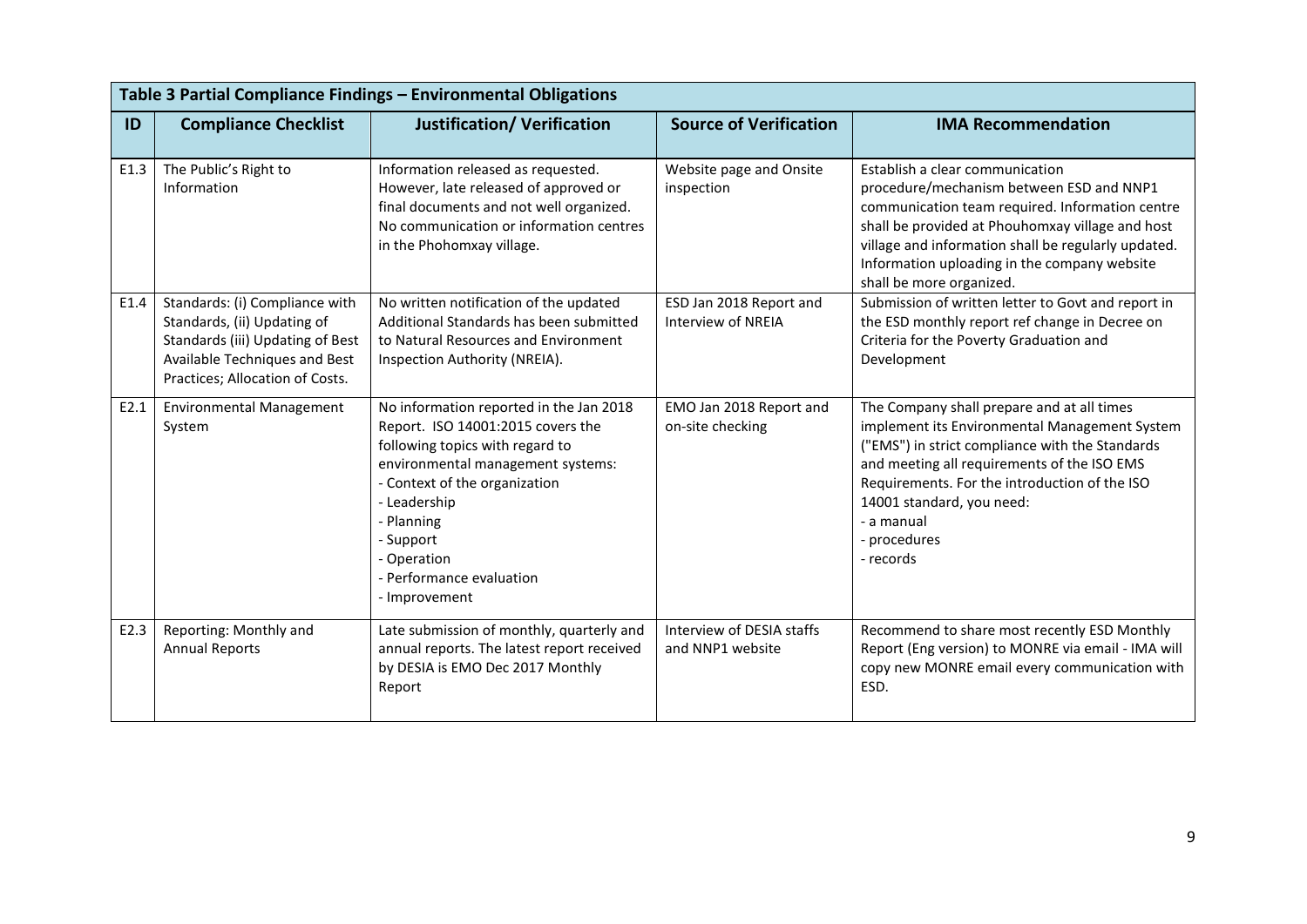| Table 3 Partial Compliance Findings - Environmental Obligations |                                                                       |                                                                                                                                                                                                                                                                                                                                                                                                   |                                                                                           |                                                                                                                                                                                                                                                                                                         |  |  |
|-----------------------------------------------------------------|-----------------------------------------------------------------------|---------------------------------------------------------------------------------------------------------------------------------------------------------------------------------------------------------------------------------------------------------------------------------------------------------------------------------------------------------------------------------------------------|-------------------------------------------------------------------------------------------|---------------------------------------------------------------------------------------------------------------------------------------------------------------------------------------------------------------------------------------------------------------------------------------------------------|--|--|
| ID                                                              | <b>Compliance Checklist</b>                                           | <b>Justification/ Verification</b>                                                                                                                                                                                                                                                                                                                                                                | <b>Source of Verification</b>                                                             | <b>IMA Recommendation</b>                                                                                                                                                                                                                                                                               |  |  |
| E3.1                                                            | <b>Erosion and Sediment Control</b>                                   | Drainage system at the Main Powerhouse<br>and sediment pond at RCC Plant is full.<br>Poor spoil disposal management - pushing<br>excevated spoil off the Nam Ngiep River<br>Bank at Aggregate Crushing Plant (Quarry<br>site). Slope erosion risk of the Agriculture<br>Access Roads.                                                                                                             | On-site inspection 7 Mar<br>2018                                                          | Clean up at RCC plant's sediment ponds and<br>drainage system at the main powerhouse. No more<br>pushing excevated/spoil off the Nam Ngiep River<br>Bank and slope stabilization is needed. Ensure<br>decomissioning work and slope stabilization at the<br>power house tairace channel.                |  |  |
| E3.2                                                            | Water Availability and<br><b>Pollution Control</b>                    | Several camps cited by project company<br>for non-compliance with regard to<br>effluent discharge. The January 2018<br>Monthly EMO report includes a table<br>noting infractions and recommended<br>corrective actions. However, in overall the<br>surface water quality is compliance but<br>some parameters are still exceed the<br>standard e.g. ammonia and total nitrogen<br>from the camps. | Monthly EMO Monitoring<br>report January 2018 and<br>meeting with NNP1 on 5<br>March 2018 | NNP1 should take more action for permanent<br>solving this issue, and keep continuous action<br>under the improved design,                                                                                                                                                                              |  |  |
| E3.3                                                            | Emission and Dust control, and<br>Project Personnel Health<br>Program | Dust monitoring result at main<br>Powerhouse is exceeding the National<br>Standard and dust emission occurs during<br>site inspection at Aggregate Crushing<br>Plant. However, all staffs were advised to<br>wear dust masks while working in the<br>area.                                                                                                                                        | Monthly Monitoring report<br>May 2017 and IMA Site<br>inspection 6 Mar 2018               | Strictly Implement dust and control measures at<br>Aggregate Crushing Plant and Main Powerhouse.<br>All staffs working in these areas must wear PPE.<br>Health check for staffs working in dusty sites is<br>recommended.                                                                               |  |  |
| E3.8                                                            | Landscaping and Re-vegetation<br>(Decommissioning plan)               | Several Landscaping and Re-vegetation<br>and Decommissioning plan have been<br>submitted to ESD but there are several<br>empty camps with old equipment left at<br>site.                                                                                                                                                                                                                          | On site inspection 6 Mar<br>2018                                                          | NNP1PC should strongly instruct the Contractor to<br>comply with the approved plan. Develop a<br>combined decommissioning and rehabilitation<br>schedule for all sites - this will be easy for<br>monitoring. Removal and clean-up of construction<br>waste and unused equipment shall be started asap. |  |  |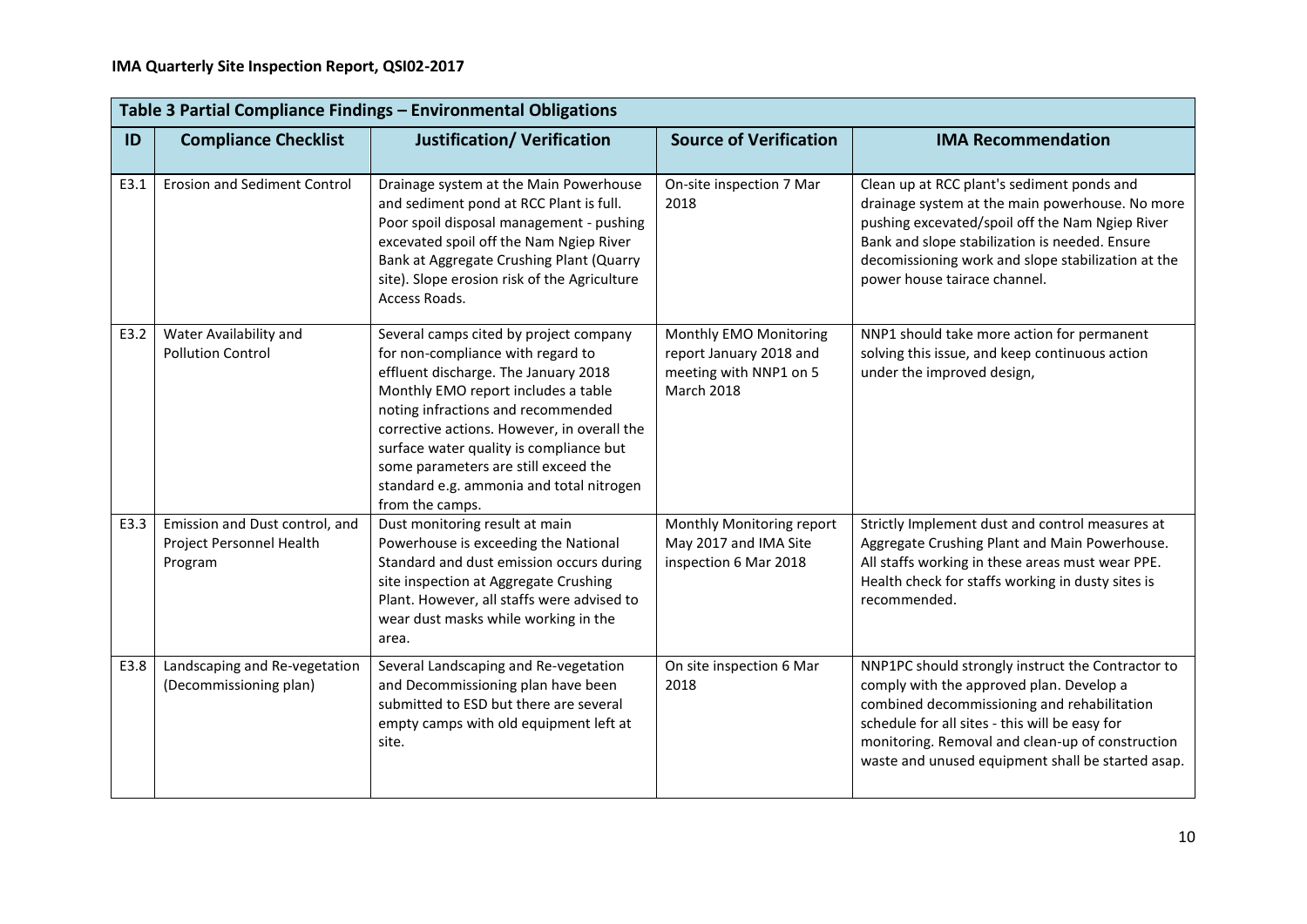| Table 3 Partial Compliance Findings - Environmental Obligations |                                     |                                                                                                                                                                                                                                                                                                                                                                                                                                                                                                                                                                                                                                                                                                                                                                                                                   |                                                                                        |                                                                                                                                                                                                                                                                                                                                                                                                                                                                                                                                                                                                                                                                                                     |  |  |
|-----------------------------------------------------------------|-------------------------------------|-------------------------------------------------------------------------------------------------------------------------------------------------------------------------------------------------------------------------------------------------------------------------------------------------------------------------------------------------------------------------------------------------------------------------------------------------------------------------------------------------------------------------------------------------------------------------------------------------------------------------------------------------------------------------------------------------------------------------------------------------------------------------------------------------------------------|----------------------------------------------------------------------------------------|-----------------------------------------------------------------------------------------------------------------------------------------------------------------------------------------------------------------------------------------------------------------------------------------------------------------------------------------------------------------------------------------------------------------------------------------------------------------------------------------------------------------------------------------------------------------------------------------------------------------------------------------------------------------------------------------------------|--|--|
| ID                                                              | <b>Compliance Checklist</b>         | Justification/Verification                                                                                                                                                                                                                                                                                                                                                                                                                                                                                                                                                                                                                                                                                                                                                                                        | <b>Source of Verification</b>                                                          | <b>IMA Recommendation</b>                                                                                                                                                                                                                                                                                                                                                                                                                                                                                                                                                                                                                                                                           |  |  |
| E3.9                                                            | Spoil Disposal                      | Poor spoil disposal management - pushing<br>excavated spoil off the Nam Ngiep River<br>Bank at Aggregate Crushing Plant (Quarry<br>site). Slope erosion risk of the Agriculture<br>Access Roads.                                                                                                                                                                                                                                                                                                                                                                                                                                                                                                                                                                                                                  | On-site inspection 7 Mar<br>2018                                                       | No more pushing excavated/spoil off the Nam<br>Ngiep River Bank and slope stabilization is needed.<br>Ensure the SSESMMP compliance for all spoil and<br>borrow sites - rehabilitation work esp.                                                                                                                                                                                                                                                                                                                                                                                                                                                                                                    |  |  |
| E4.2                                                            | Watershed Management<br>Regulations | The draft regulations have undergone<br>additional consultation and revision. The<br>approval of the final regulations has been<br>delayed until February 2018. There will be<br>2 sets of regulations, Xaysomboun and<br>Bolikhamxay. Base on discussion with<br>WRPO in BLX on 5 Mar, the draft<br>regulation is finalised but still waiting to<br>get approval. For Xaysomboun, base on<br>dissusion with WRPC on 6 March the<br>special committee is revising the<br>regulation, and still no conclution on the<br>artical of action againts violation. Expect<br>the regulation to be finalized in April. A<br>critical issue is that there are reports of<br>salvage logging and timber extraction<br>outside of the reservoir area, within the<br>catchment. This needs to be investigated<br>immediately. | Jan 2018 EMO Monthly<br>Report, page 27-28,<br>dissusion with WRPC on 6<br>March 2018. | Concerned government agencies need to look into<br>the issue of alleged salvage logging and timber<br>extraction from outside the reservoir area. This<br>should be a high priority. Draft regulations should<br>be provided to IMA to facilitate advisory role and<br>provide feedback. Progress against this obligation<br>is significantly delayed. Regarding the illegal<br>logging, we (IMA) has consulted with MONRE<br>(Natural Resources and Environment Inspection<br>Agency) and MONRE advised the NNP1PC to<br>submit formal report with all evidence to MONRE,<br>who will then send a formal letter to DoF/DoFI<br>alerting them to the issue, and asking for them to<br>rectify this. |  |  |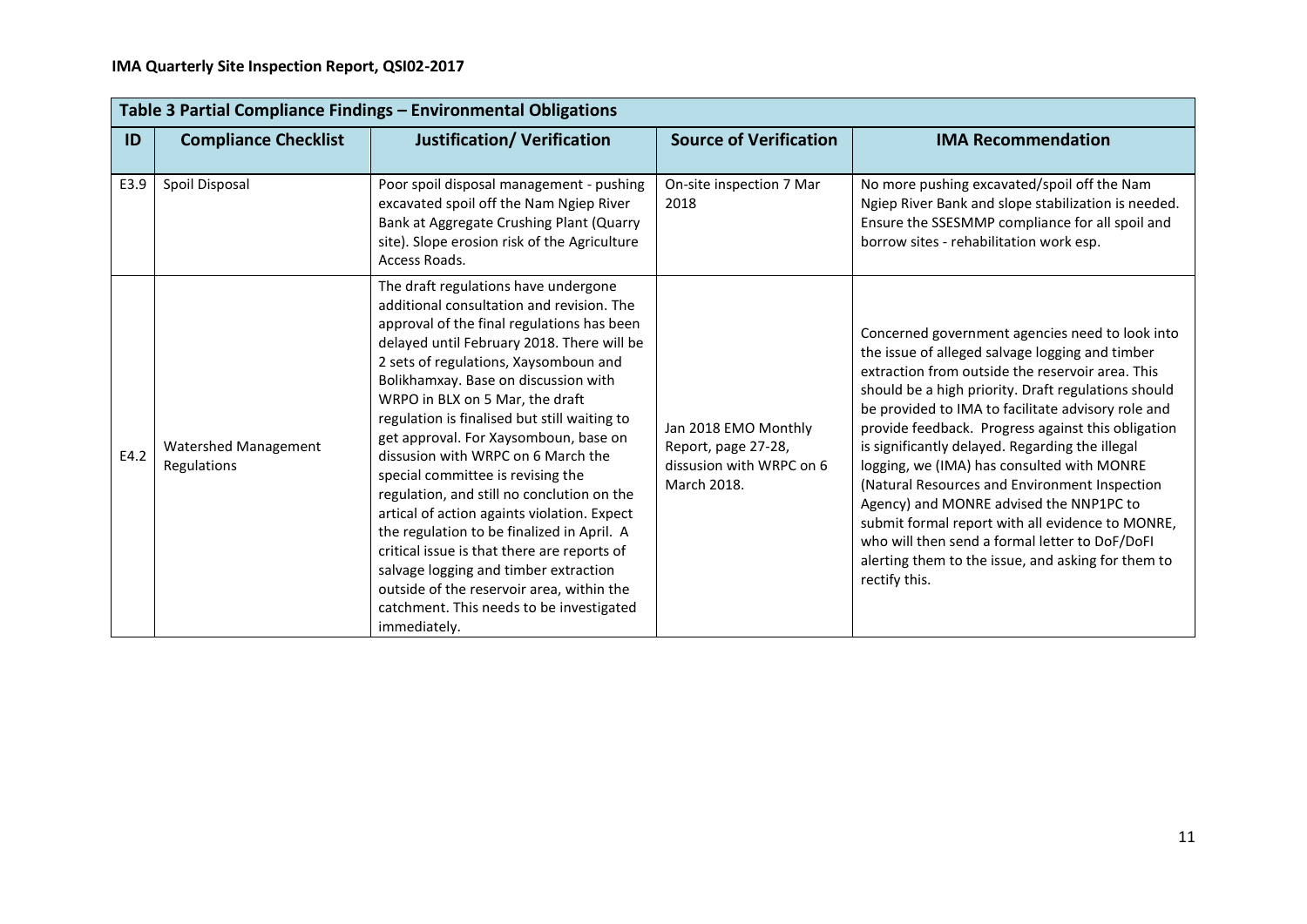| Table 3 Partial Compliance Findings - Environmental Obligations |                                       |                                                                                                                                                                                                                                                                                                                                                                                                                                                                                                                                                                                                                                                                                                                                                                          |                                                                                       |                                                                                                                                                                                                                                                                                                                                                                                                                                       |  |  |
|-----------------------------------------------------------------|---------------------------------------|--------------------------------------------------------------------------------------------------------------------------------------------------------------------------------------------------------------------------------------------------------------------------------------------------------------------------------------------------------------------------------------------------------------------------------------------------------------------------------------------------------------------------------------------------------------------------------------------------------------------------------------------------------------------------------------------------------------------------------------------------------------------------|---------------------------------------------------------------------------------------|---------------------------------------------------------------------------------------------------------------------------------------------------------------------------------------------------------------------------------------------------------------------------------------------------------------------------------------------------------------------------------------------------------------------------------------|--|--|
| ID                                                              | <b>Compliance Checklist</b>           | <b>Justification/ Verification</b>                                                                                                                                                                                                                                                                                                                                                                                                                                                                                                                                                                                                                                                                                                                                       | <b>Source of Verification</b>                                                         | <b>IMA Recommendation</b>                                                                                                                                                                                                                                                                                                                                                                                                             |  |  |
| E8.1                                                            | Biomass Clearance in the<br>reservoir | Biomass clearance is delayed. According<br>to the Jan 2018 Monthly report. In<br>consultation with the project company, it<br>is expected that all vegetation will be<br>cleared but that burning and removal may<br>not be completed for approx 240 hectares<br>of the reservoir area prior to<br>impoundment. The company expects that<br>the remaining vegetation can be cleared<br>as floating debris. the orginal total area<br>for biomass clearance was reduced from<br>1,912 to 1,640 (for more detail see Hendar<br>PPT). The contractors will stop the work<br>by the end of March, expected for the<br>total clear of 1,400 ha. For the remain 200<br>ha, the contractors finished the cutting of<br>the trees but may not be able until<br>becoem to the ash | Jan 2018 EMO Monthly<br>report page 28,<br>consultation with NN1PC on<br>6 March 2018 | The company needs to run the BIORAM modelling,<br>to assess the potential implications of this,<br>including feasibility of the contingency plan<br>(removal of floating debris), and the implications of<br>non-removal with regard to water quality (anoxic<br>conditions) and methane emissions, etc. The<br>project should then invite MONRE to participate in<br>the model assessment and a workshop to consider<br>implications |  |  |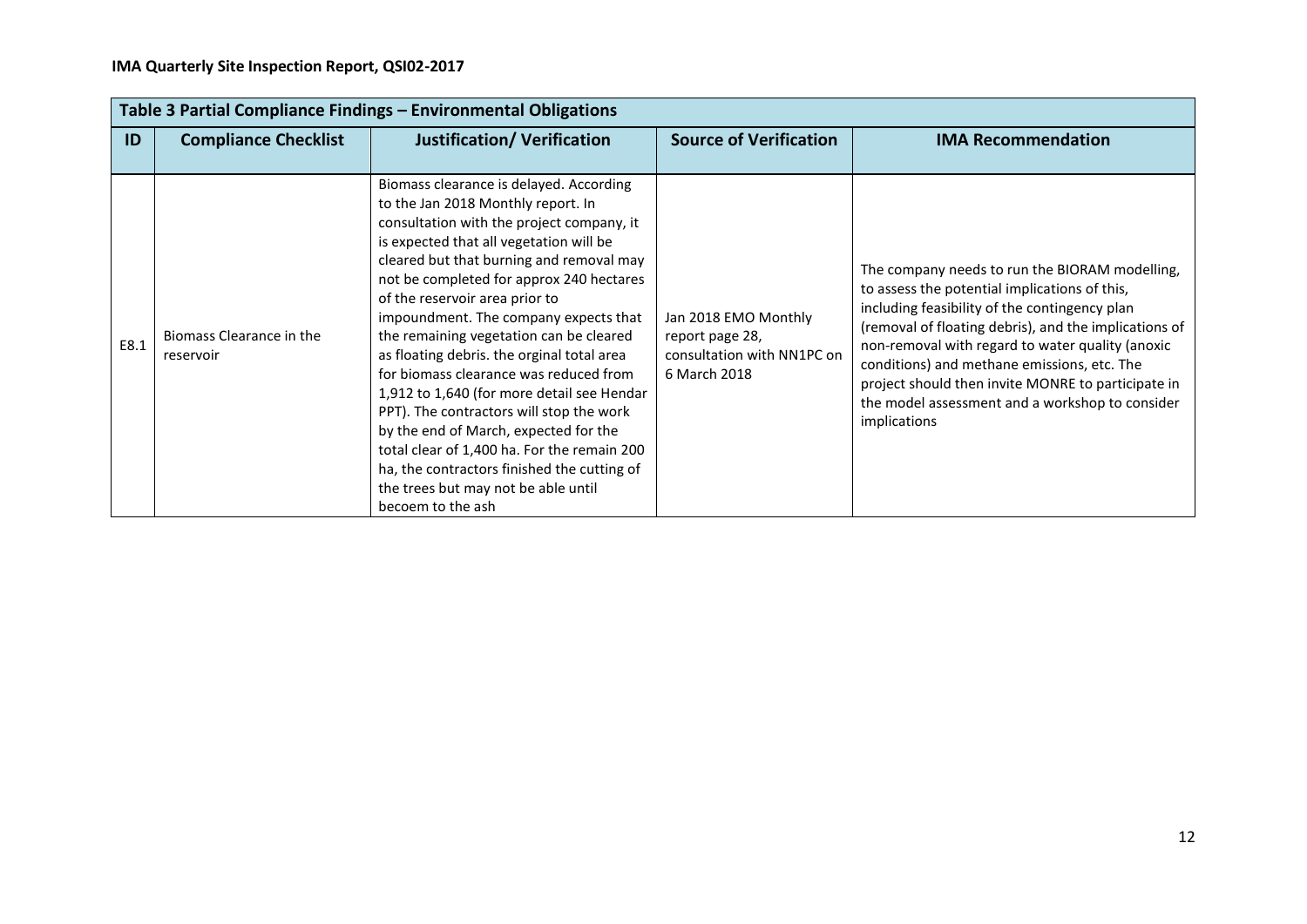#### **6. Lesson Learnt**

In the IMA's previous assessment, the issue of non-disclosure and delayed disclosure of reports, plans and other information has been significantly improved, except where noted. The disclosure of draft monitoring reports to the IMA has allowed for a more realistic and timely assessment of compliance. Previous recommendations pertaining to addressing outstanding areas of concern and coordination between the project, monitoring agencies and the IMA have generally been heeded and compliance has improved. However, salvage logging outside the reservoir area and delayed progress on biomass removal appear to have been long-standing issues, but full disclosure of these was not made until now. While the IMA appreciates this (late) disclosure, the IMA would recommend that in future such issues be disclosed to the IMA much sooner to support addressing the issues in a timely manner and would remind the project that intentional non-disclosure presents a risk of breach of compliance.

#### **7. Follow up Activities**

The next Quarterly Site Inspection is scheduled in May 2018. In the next Quarter (Q2 of 2018), the IMA Team will conduct the inspection of construction sites and meeting with EMUs, RMUs and WRPCs in both provinces Borikhamxay and Xaysoumboun to assess compliance with environmental and social conditions and measures.

#### **8. Annexes**

- 1. Annex 01 Periodic Compliance Review Checklists\_ Environmental Obligations
- 2. Annex 02 Periodic Compliance Review Checklists Social Obligations
- 3. Annex 03 IMA Quarterly Site Inspection Agenda
- 4. Annex 04 List of Participants
- 5. Annex 05 NNP1PC Work Progress Presentations
- 6. Annex 06 EMO Monthly Report January 2018 Final
- 7. Annex 07 SMO Monthly Report January 2018 Final
- 8. Annex 08 Salvage logging Reference Documents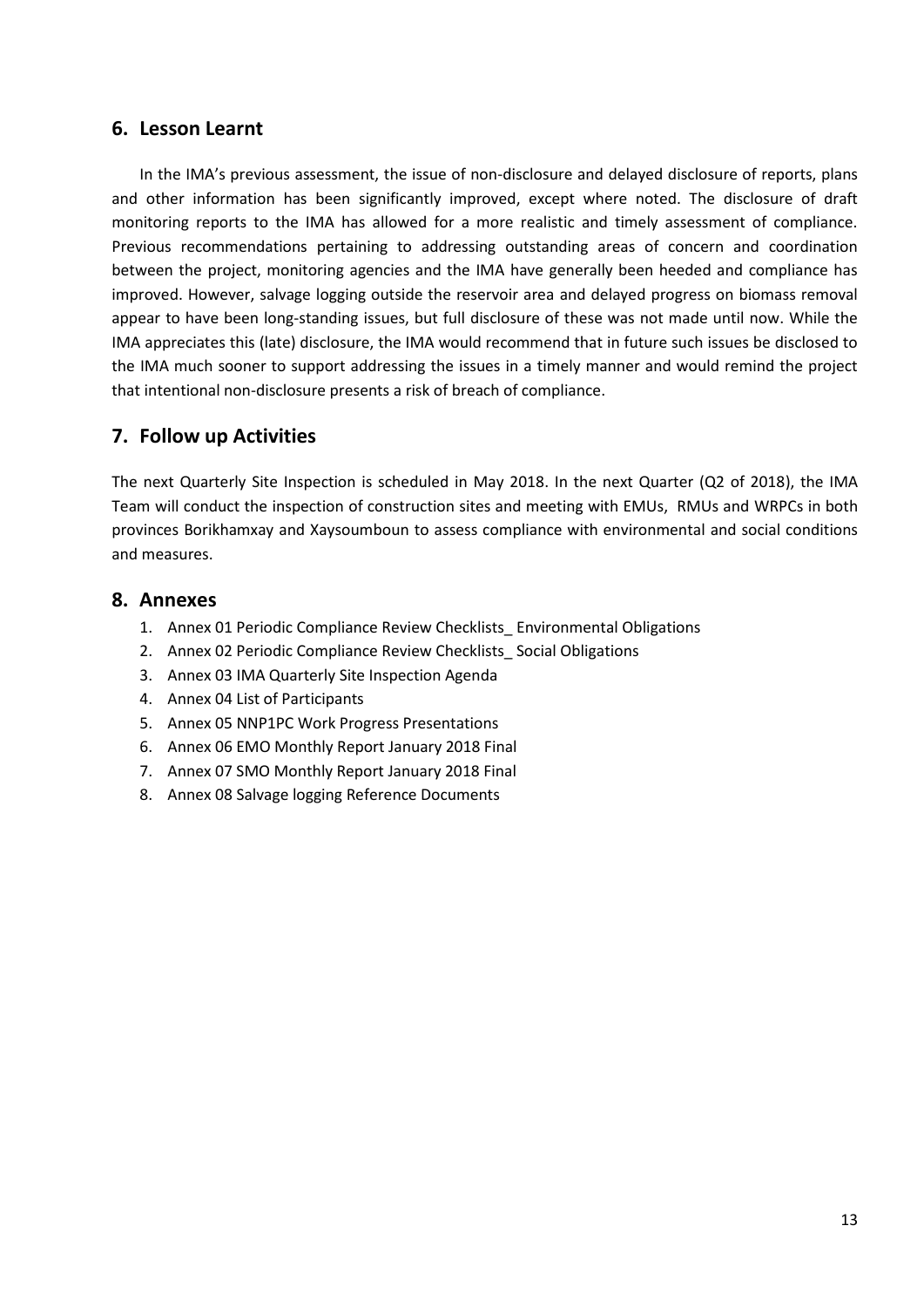# **Annex 01 Periodic Compliance Review Checklists\_ Environmental Obligations**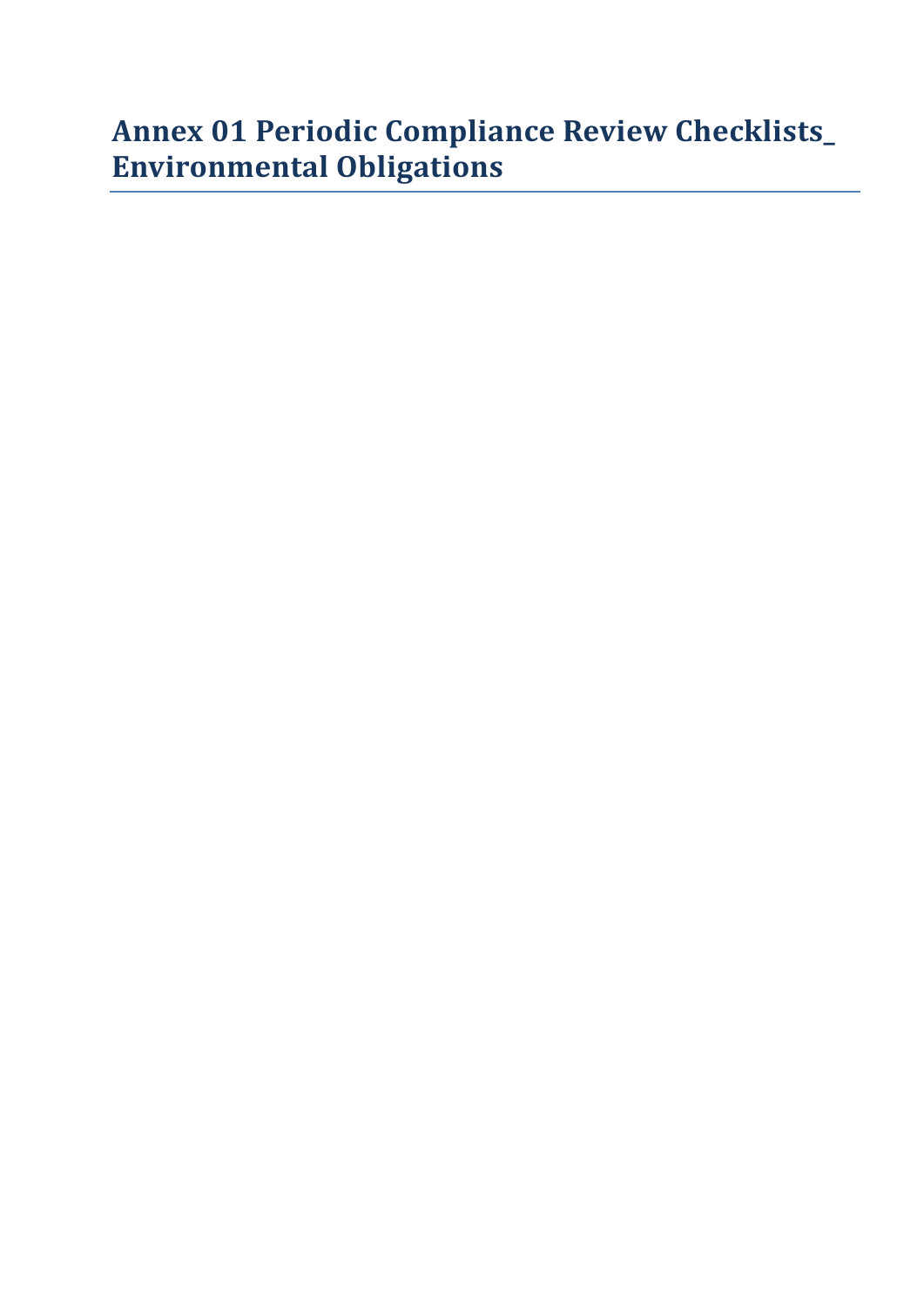# **Annex 02 Periodic Compliance Review Checklists\_ Social Obligations**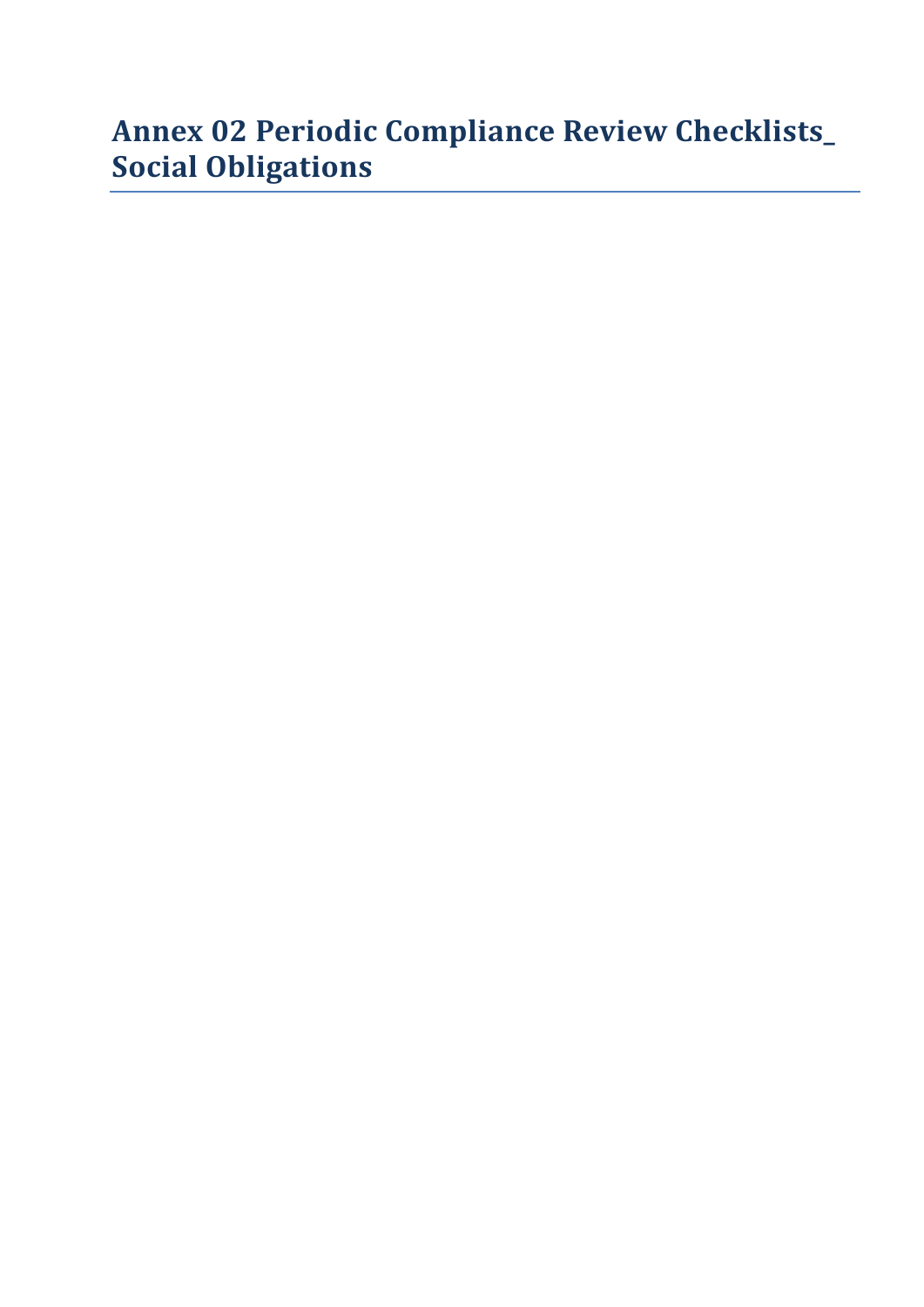**Annex 03 IMA Quarterly Site Inspection Agenda**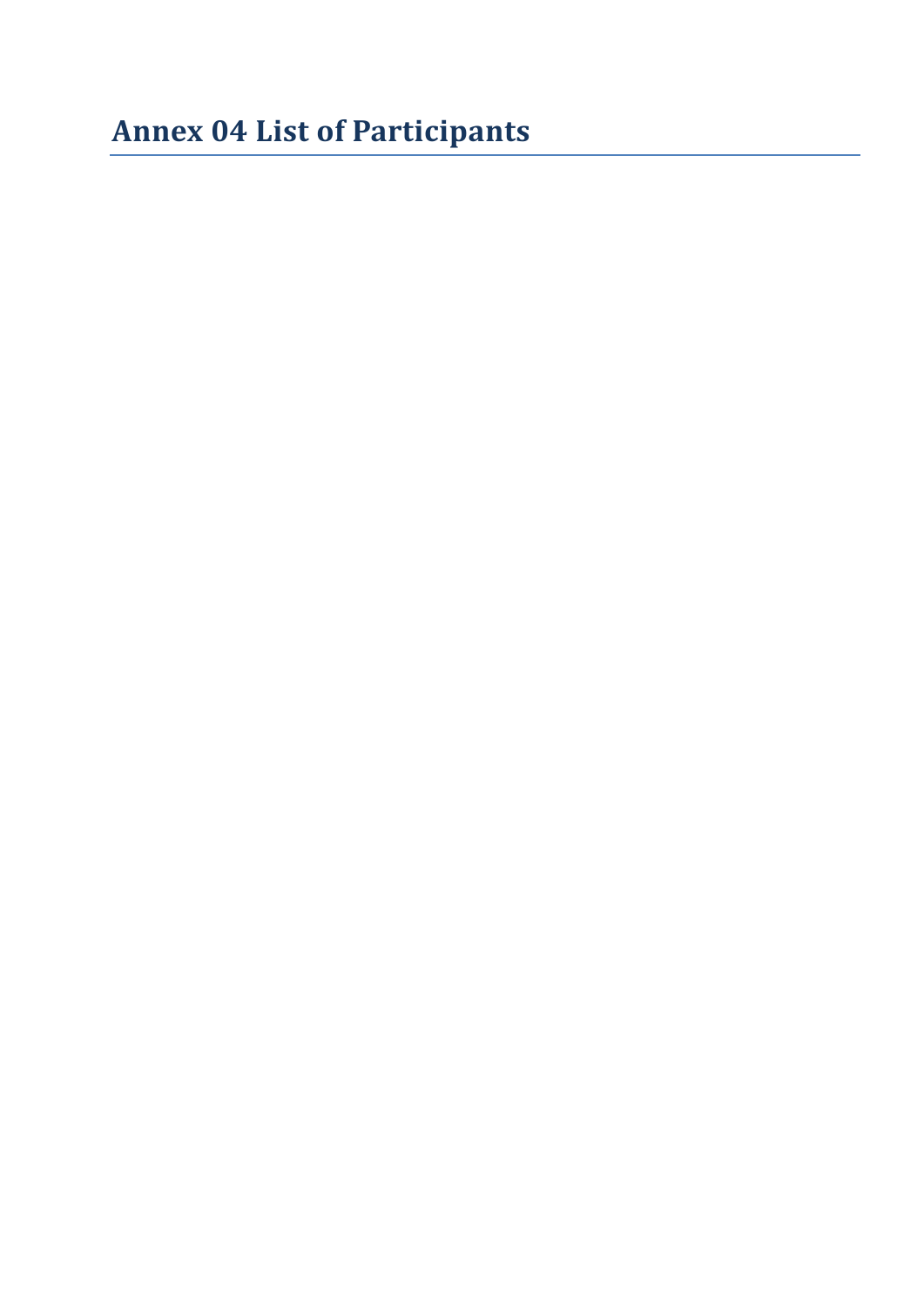**Annex 05 NNP1PC Work Progress Presentations**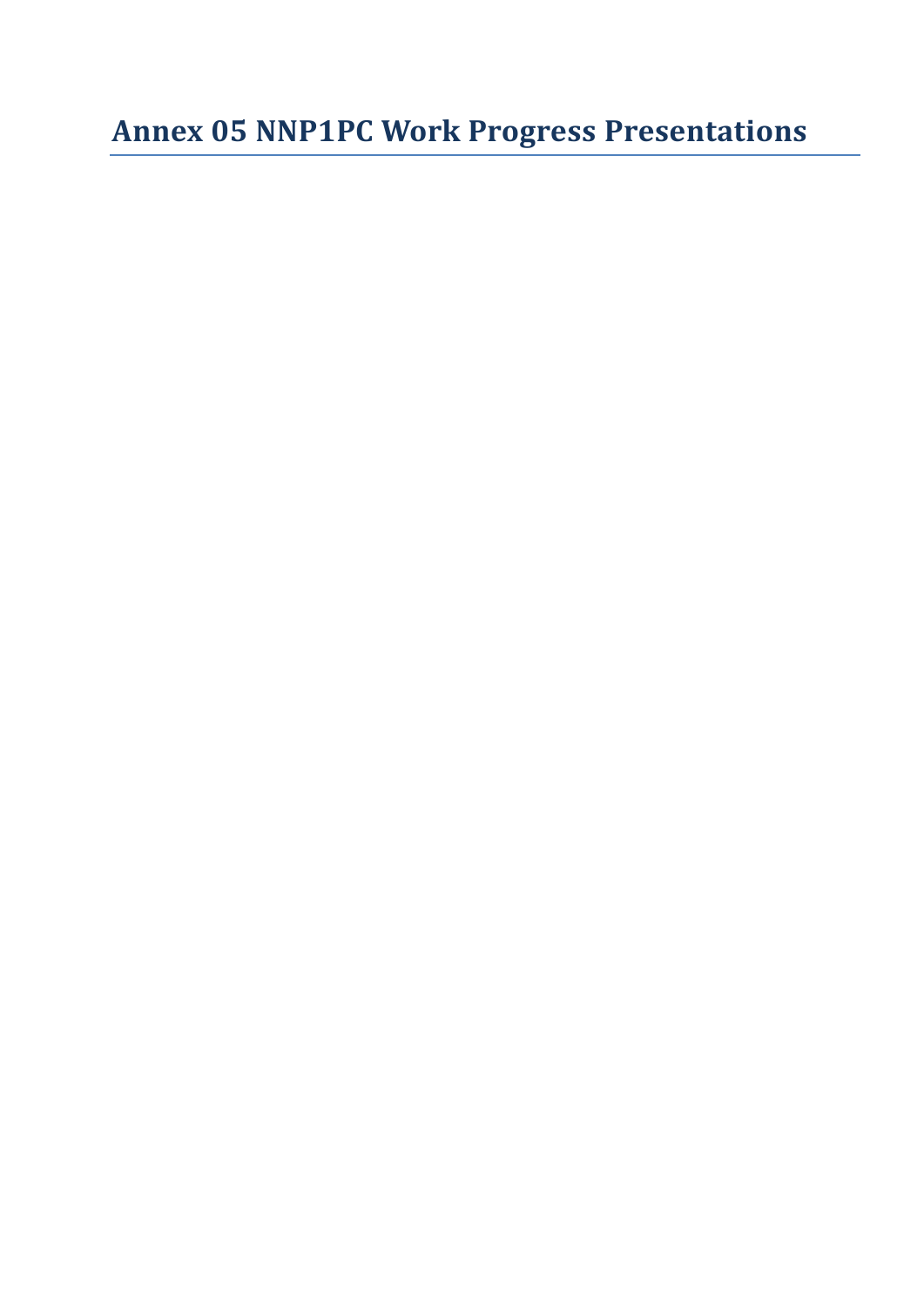**Annex 06 EMO Monthly Report January 2018 Final**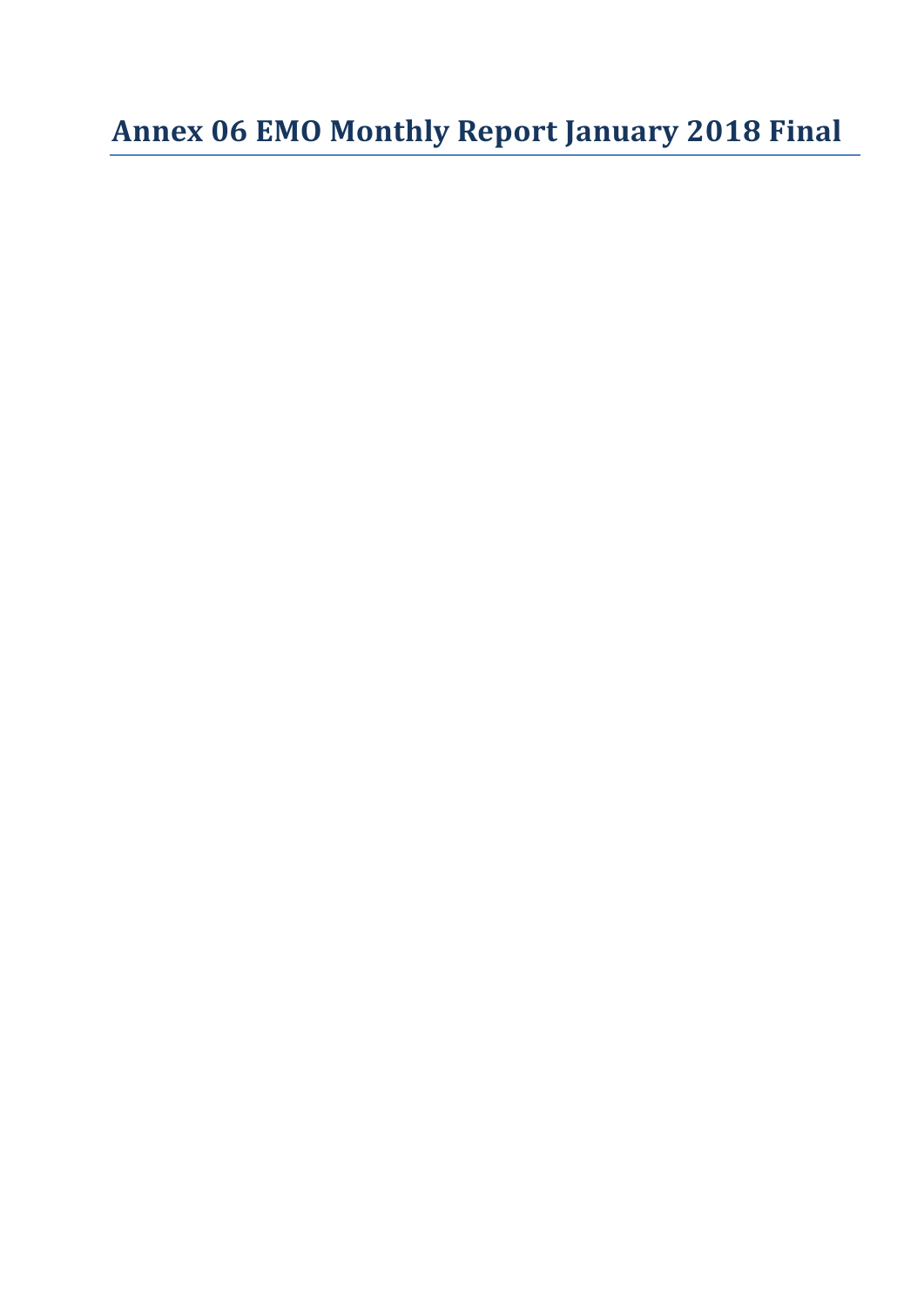**Annex 07 SMO Monthly Report January 2018 Final**